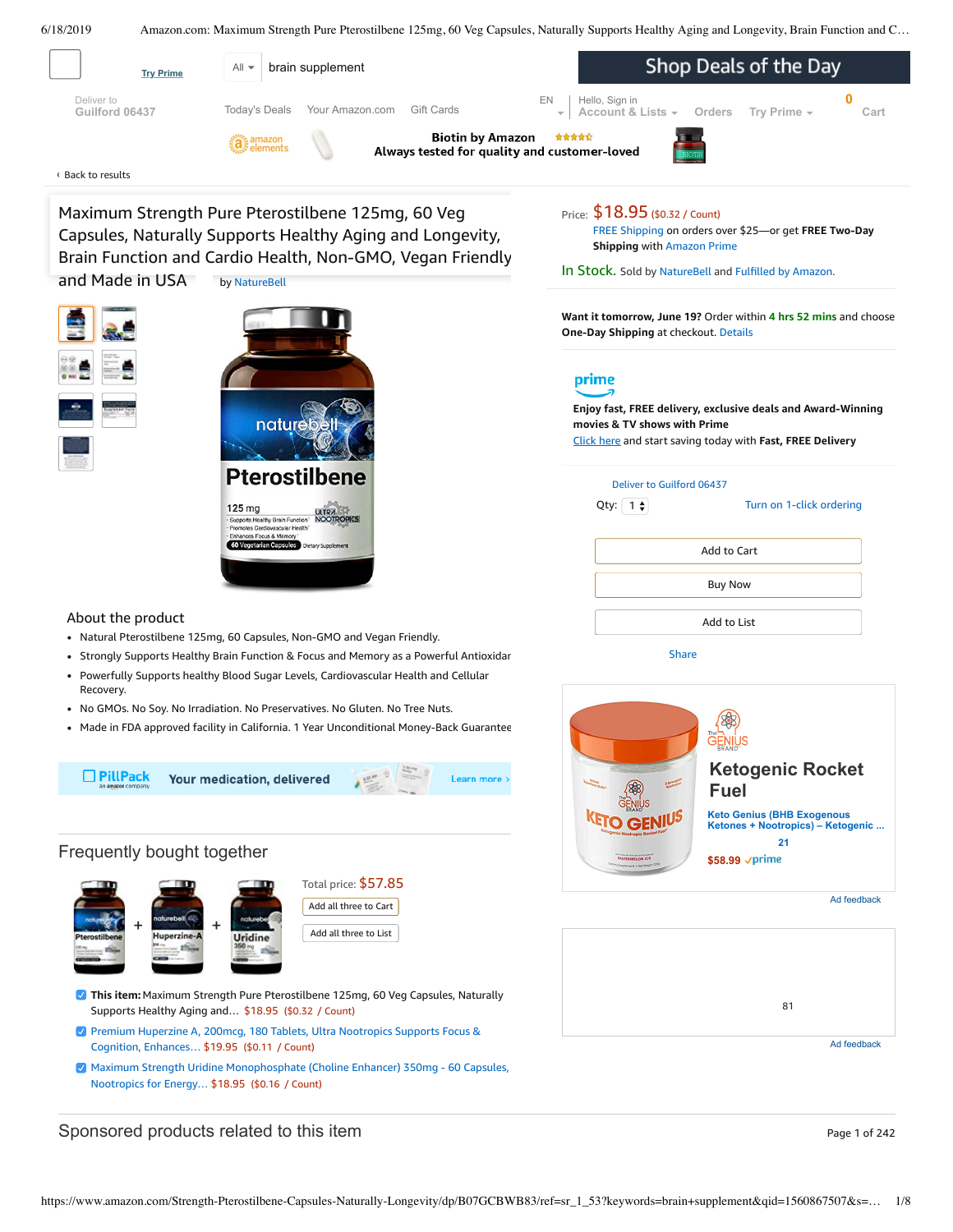

What other items do customers buy after viewing this item?



## Special offers and product promotions

**[Your cost could be \\$0.00 instead of \\$18.95](https://www.amazon.com/gp/cobrandcard/marketing.html?pr=con321&inc=50gcUnrec&ts=135mmaxi0fsbd7xdt3tbwhzcqlyd4gn&dasin=B07GCBWB83&plattr=math&place=detailpage&imp=3995df69-28fb-4231-977c-9fc3b532f320)**! Get a **\$50 Amazon.com Gift Card** instantly upon approval for the **Amazon Rewards Visa Card** Apply now

# **Have a question?**

Find answers in product info, Q&As, reviews

# Product description

Pterostilbene (trans-3,5-dimethoxy-4-hydroxystilbene) is a natural dietary compound and the primary antioxidant component of blueberries. It has increased bioavailability in comparison to other stilbene compounds, which may enhance its dietary benefit. It has improved antioxidant property than resveratrol.

Product details

**Shipping Weight:** 2.4 ounces [\(View shipping rates and policies\)](https://www.amazon.com/gp/help/seller/shipping.html/ref=dp_pd_shipping?ie=UTF8&asin=B07GCBWB83&seller=ATVPDKIKX0DER)

**ASIN:** B07GCBWB83

**UPC:** 642893353759

**Average Customer Review:** [57 customer reviews](https://www.amazon.com/product-reviews/B07GCBWB83/ref=acr_dpproductdetail_text?ie=UTF8&showViewpoints=1)

**Amazon Best Sellers Rank:** #33,061 in Health & Household ([See Top 100 in Health & Household\)](https://www.amazon.com/gp/bestsellers/hpc/ref=pd_zg_ts_hpc) #36 in [Resveratrol Nutritional Supplements](https://www.amazon.com/gp/bestsellers/hpc/3774141/ref=pd_zg_hrsr_hpc)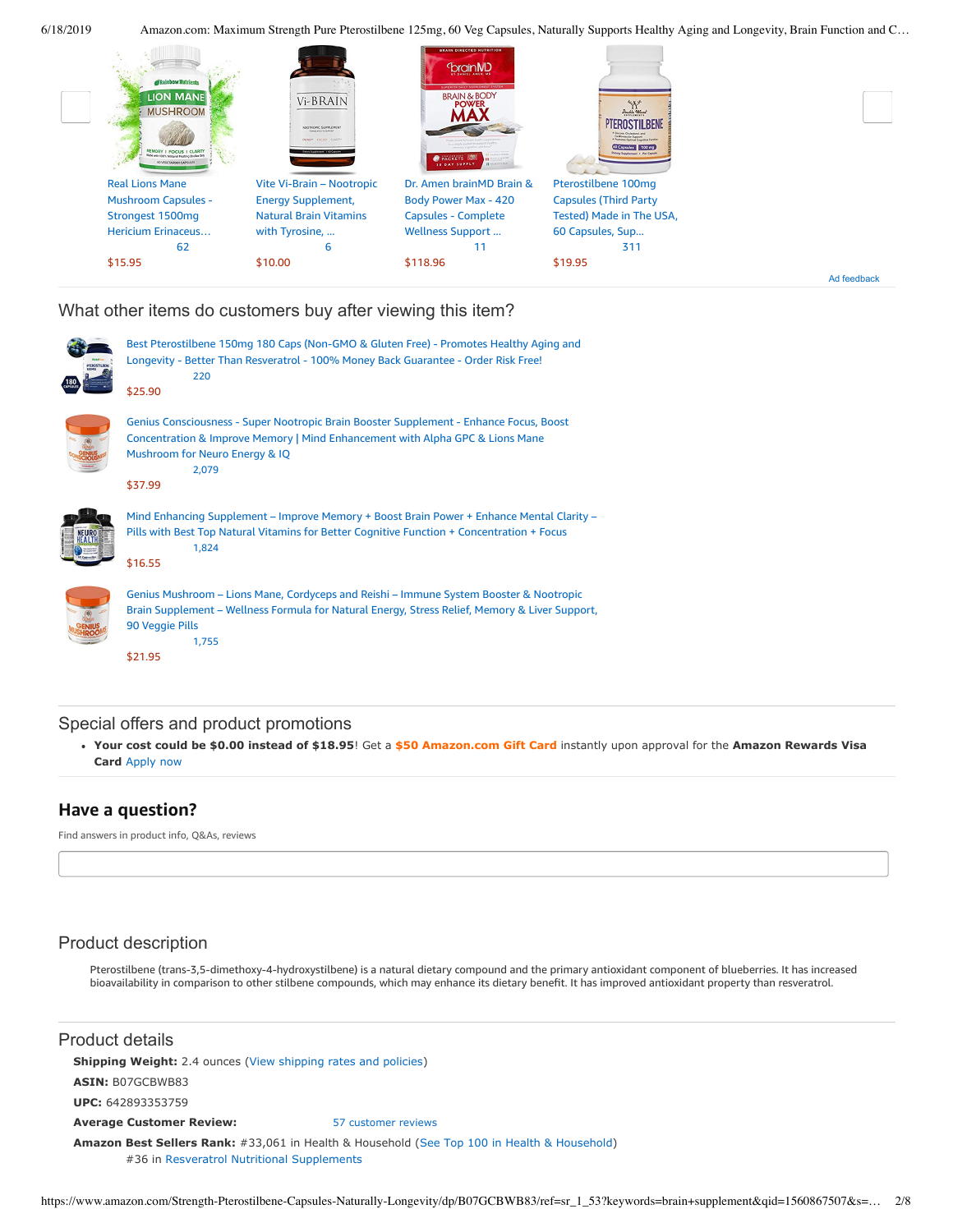Would you like to **tell us about a lower price**?

Related Video Shorts (0) [Upload](https://www.amazon.com/creatorhub/video/upload?productASIN=B07GCBWB83&referringURL=ZHAvQjA3R0NCV0I4Mw%3D%3D&ref=RVSW) your video



# Important information

## **Legal Disclaimer**

Statements regarding dietary supplements have not been evaluated by the FDA and are not intended to diagnose, treat, cure, or prevent any disease or health condition.

## Compare with similar items

|                        | nature<br><b>Pterostilbene</b>                                                                                                                                                                                                             | <b>NusaPure</b><br><b>PTEROSTILBENE</b><br><b>150MG</b><br>180<br>CAPSULES                                                                                                                                     | vitamonk<br>TEROSTILBENE<br>- Promotes Healthy Aging and Longeviy<br>- Antexidant Support and DNA Repair<br>Dietary Supplement<br>60 Capsules 150mg                                                                                                      | RELENTLESS <b>O IMPROVEN</b><br>trans-PTEROSTILBENE<br>DIETARY SUPPLEMENT<br><b>150 CAPSULES</b>                                                                                                                                                                                                                                                                                                                                                                                               |
|------------------------|--------------------------------------------------------------------------------------------------------------------------------------------------------------------------------------------------------------------------------------------|----------------------------------------------------------------------------------------------------------------------------------------------------------------------------------------------------------------|----------------------------------------------------------------------------------------------------------------------------------------------------------------------------------------------------------------------------------------------------------|------------------------------------------------------------------------------------------------------------------------------------------------------------------------------------------------------------------------------------------------------------------------------------------------------------------------------------------------------------------------------------------------------------------------------------------------------------------------------------------------|
|                        | This item Maximum Strength<br>Pure Pterostilbene 125mg, 60<br>Veg Capsules, Naturally<br>Supports Healthy Aging and<br>Longevity, Brain Function and<br>Cardio Health, Non-GMO,<br>Vegan Friendly and Made in<br><b>USA</b><br>Add to Cart | Best Pterostilbene 150mg 180<br>Caps (Non-GMO & Gluten Free)<br>- Promotes Healthy Aging and<br>Longevity - Better Than<br>Resveratrol - 100% Money Back<br><b>Guarantee - Order Risk Free!</b><br>Add to Cart | <b>VitaMonkTM Pterostilbene</b><br>150mg Capsules - The Best<br>Value with NO Artificial Fillers -<br>Soy Free Trans-Pterostilbene<br><b>Supplement Promotes Healthy</b><br>Aging & Longevity - 60 Veggie-<br>Caps - Improved Resveratrol<br>Add to Cart | <b>Relentless Improvement</b><br><b>PteroStilbene NO FILLERS</b><br>Add to Cart                                                                                                                                                                                                                                                                                                                                                                                                                |
|                        |                                                                                                                                                                                                                                            |                                                                                                                                                                                                                |                                                                                                                                                                                                                                                          |                                                                                                                                                                                                                                                                                                                                                                                                                                                                                                |
| <b>Customer Rating</b> | (57)                                                                                                                                                                                                                                       | (220)                                                                                                                                                                                                          | (53)                                                                                                                                                                                                                                                     | (51)                                                                                                                                                                                                                                                                                                                                                                                                                                                                                           |
| Price                  | \$1895                                                                                                                                                                                                                                     | \$2590                                                                                                                                                                                                         | \$2099                                                                                                                                                                                                                                                   | \$3999                                                                                                                                                                                                                                                                                                                                                                                                                                                                                         |
| <b>Shipping</b>        | FREE Shipping on orders over<br>\$25                                                                                                                                                                                                       | FREE Shipping on orders over<br>\$25                                                                                                                                                                           | FREE Shipping on orders over<br>\$25                                                                                                                                                                                                                     | FREE Shipping on orders over<br>\$25                                                                                                                                                                                                                                                                                                                                                                                                                                                           |
| Sold By                | <b>NatureBell</b>                                                                                                                                                                                                                          | <b>NusaPure</b>                                                                                                                                                                                                | <b>VitaMonk</b>                                                                                                                                                                                                                                          | <b>Relentless Improvement</b>                                                                                                                                                                                                                                                                                                                                                                                                                                                                  |
| <b>Directions</b>      |                                                                                                                                                                                                                                            | For adults, take one (1) capsule<br>daily, preferably with meals.                                                                                                                                              | Take 1 capsule daily or as<br>directed by a health<br>practitioner                                                                                                                                                                                       | Suggested use: 1-2 capsules<br>per day. Pterostilbene is<br>relatively new to the market,<br>and there has yet to be an<br>established recommended Daily<br>Intake (RDI) for pterostilbene.<br>In vitro human science and<br>clinical studies suggest that a<br>daily dose of 100mg to 250mg<br>is recommended. A single<br>50mg to 125mg capsule twice<br>a day is for all adults. If<br>combined with other<br>ingredients such as resveratrol,<br>the amount may be lowered<br>accordingly. |
|                        |                                                                                                                                                                                                                                            |                                                                                                                                                                                                                |                                                                                                                                                                                                                                                          |                                                                                                                                                                                                                                                                                                                                                                                                                                                                                                |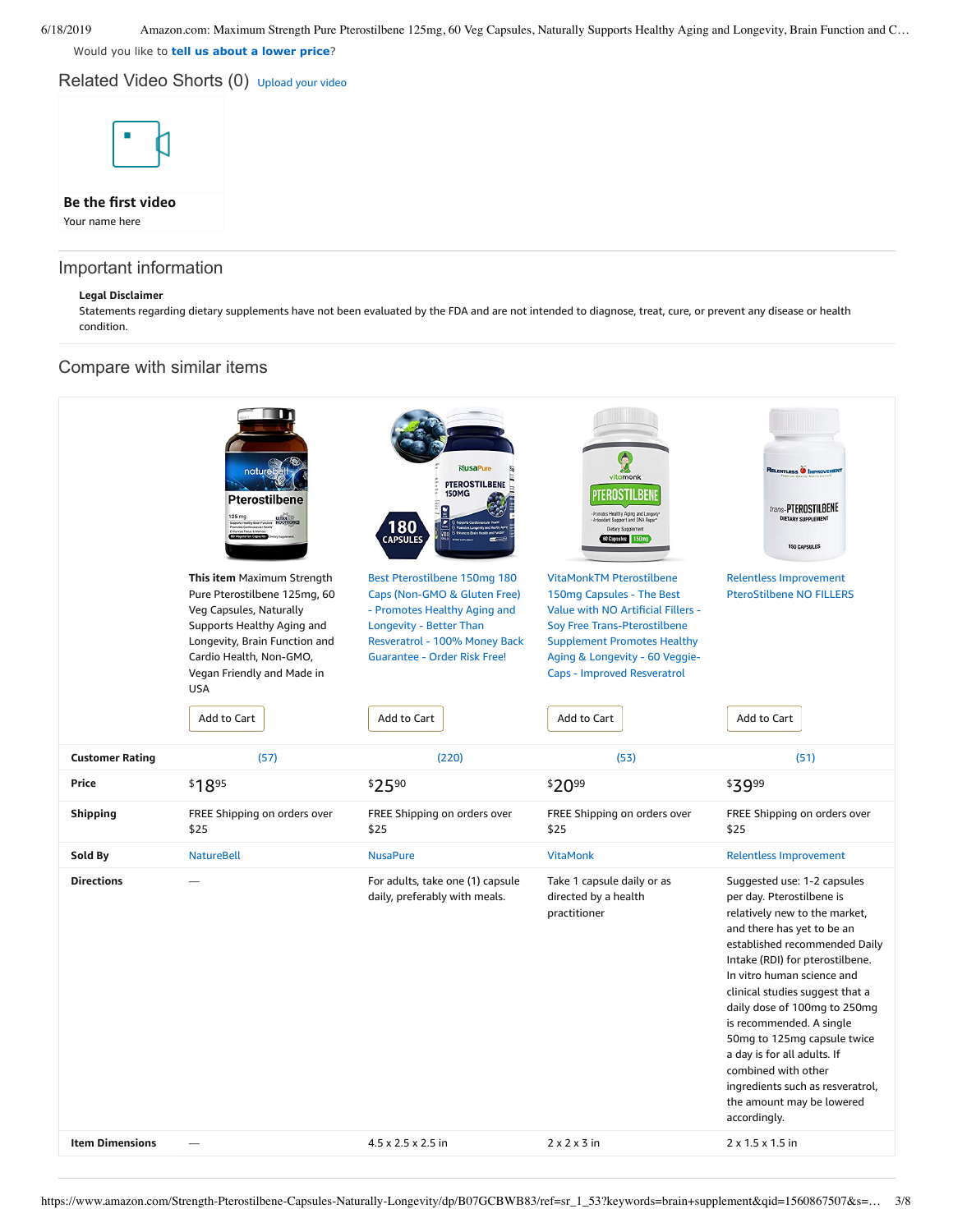## Sponsored products related to this item





# **GOODTHREADS** Crafted with care. From \$25

Shop now

Ad feedback

## Customer Questions & Answers

[See questions and answers](https://www.amazon.com/ask/questions/asin/B07GCBWB83/ref=cm_cd_dp_lla_ql_ll)

## <span id="page-3-0"></span>**[57 customer](https://www.amazon.com/Strength-Pterostilbene-Capsules-Naturally-Longevity/product-reviews/B07GCBWB83/ref=cm_cr_dp_d_show_all_top?ie=UTF8&reviewerType=all_reviews) reviews**

## 4.8 out of 5 [stars](javascript:void(0))

| 5 star | 96% |
|--------|-----|
| 4 star | 0%  |
| 3 star | 0%  |
| 2 star | 0%  |
| 1 star | 4%  |

**Customer images**

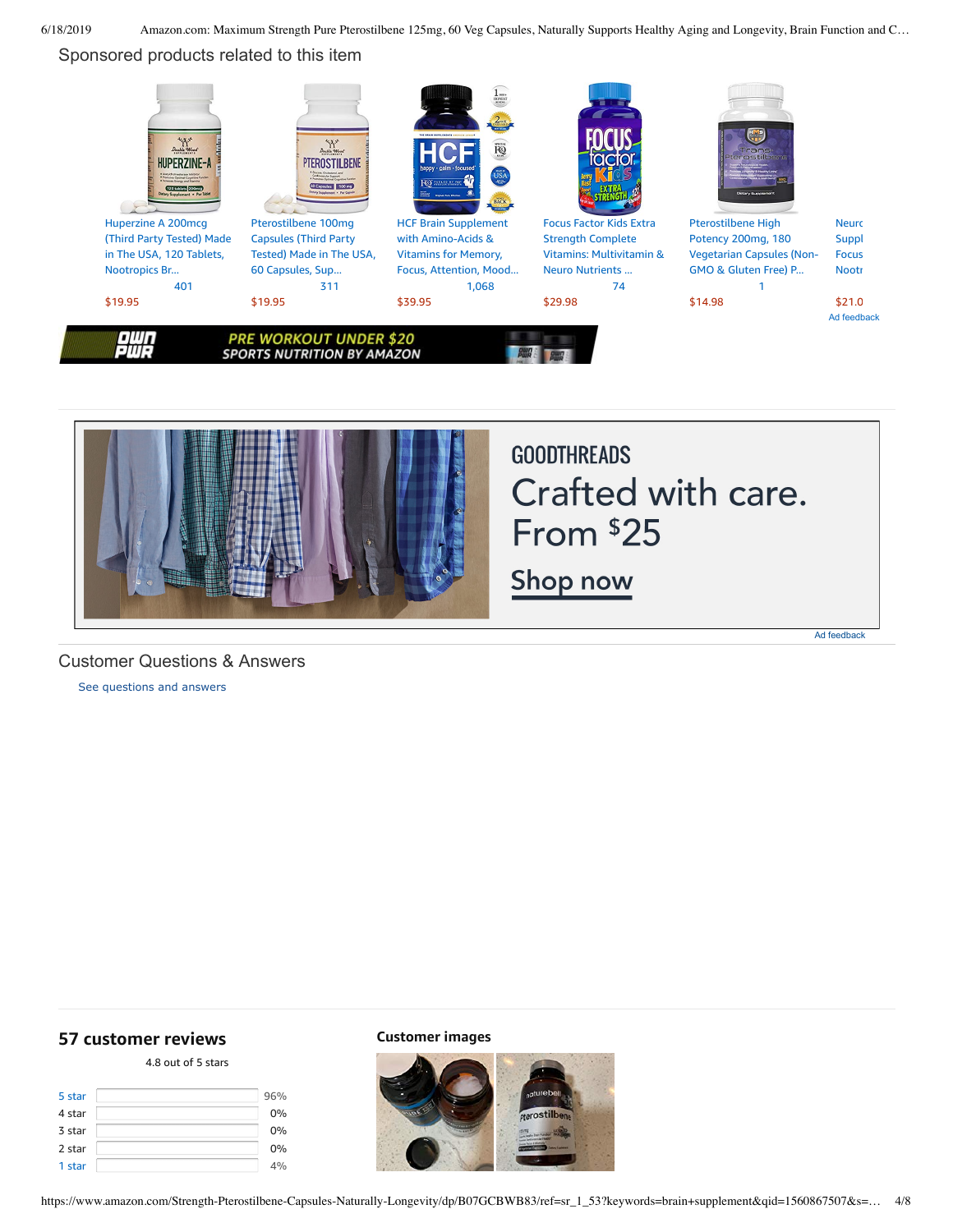See all customer images

Top Reviews **By feature Review this product** Share your thoughts with other customers [1,548](https://www.amazon.com/dp/B004U3Y9FU?ref=dacx_dp_3507780210401_4568274160101&me=ATVPDKIKX0DER&aaxitk=dFzNKqsbfLxZ.jZfPuZrSA) Add to [Cart](https://www.amazon.com/gp/product-ads/shared/utility/add-to-cart.html?ie=UTF8&token=A851327AD68D5B721C83ADC92A01B7660A7EDD37&time=1560867606407&merchantId=ATVPDKIKX0DER&asin=B004U3Y9FU&program=dads&adPrice=10.68&aaxitk=dFzNKqsbfLxZ.jZfPuZrSA) Easy to swallow 5.0 Longevity 4.8 Flavor 4.7 Write a [customer](https://www.amazon.com/review/create-review/ref=cm_cr_dp_d_wr_but_top?ie=UTF8&channel=glance-detail&asin=B07GCBWB83) review Ad feedback **Read reviews that mention** [taking](https://www.amazon.com/Strength-Pterostilbene-Capsules-Naturally-Longevity/product-reviews/B07GCBWB83/ref=cm_cr_dp_d_lh_0?ie=UTF8&filterByKeyword=taking&pageNumber=1&reviewerType=all_reviews#reviews-filter-bar) [supplement](https://www.amazon.com/Strength-Pterostilbene-Capsules-Naturally-Longevity/product-reviews/B07GCBWB83/ref=cm_cr_dp_d_lh_1?ie=UTF8&filterByKeyword=supplement&pageNumber=1&reviewerType=all_reviews#reviews-filter-bar) [pterostilbene](https://www.amazon.com/Strength-Pterostilbene-Capsules-Naturally-Longevity/product-reviews/B07GCBWB83/ref=cm_cr_dp_d_lh_2?ie=UTF8&filterByKeyword=pterostilbene&pageNumber=1&reviewerType=all_reviews#reviews-filter-bar) [resveratrol](https://www.amazon.com/Strength-Pterostilbene-Capsules-Naturally-Longevity/product-reviews/B07GCBWB83/ref=cm_cr_dp_d_lh_3?ie=UTF8&filterByKeyword=resveratrol&pageNumber=1&reviewerType=all_reviews#reviews-filter-bar) [energy](https://www.amazon.com/Strength-Pterostilbene-Capsules-Naturally-Longevity/product-reviews/B07GCBWB83/ref=cm_cr_dp_d_lh_4?ie=UTF8&filterByKeyword=energy&pageNumber=1&reviewerType=all_reviews#reviews-filter-bar) [healthy](https://www.amazon.com/Strength-Pterostilbene-Capsules-Naturally-Longevity/product-reviews/B07GCBWB83/ref=cm_cr_dp_d_lh_5?ie=UTF8&filterByKeyword=healthy&pageNumber=1&reviewerType=all_reviews#reviews-filter-bar) [noticed](https://www.amazon.com/Strength-Pterostilbene-Capsules-Naturally-Longevity/product-reviews/B07GCBWB83/ref=cm_cr_dp_d_lh_6?ie=UTF8&filterByKeyword=noticed&pageNumber=1&reviewerType=all_reviews#reviews-filter-bar) [bottle](https://www.amazon.com/Strength-Pterostilbene-Capsules-Naturally-Longevity/product-reviews/B07GCBWB83/ref=cm_cr_dp_d_lh_7?ie=UTF8&filterByKeyword=bottle&pageNumber=1&reviewerType=all_reviews#reviews-filter-bar) [continue](https://www.amazon.com/Strength-Pterostilbene-Capsules-Naturally-Longevity/product-reviews/B07GCBWB83/ref=cm_cr_dp_d_lh_8?ie=UTF8&filterByKeyword=continue&pageNumber=1&reviewerType=all_reviews#reviews-filter-bar) [difference](https://www.amazon.com/Strength-Pterostilbene-Capsules-Naturally-Longevity/product-reviews/B07GCBWB83/ref=cm_cr_dp_d_lh_9?ie=UTF8&filterByKeyword=difference&pageNumber=1&reviewerType=all_reviews#reviews-filter-bar) **Showing 1-8 of 57 reviews [Excellent](https://www.amazon.com/gp/customer-reviews/R3A3T9B1TE2YXA/ref=cm_cr_dp_d_rvw_ttl?ie=UTF8&ASIN=B07GCBWB83)** October 20, 2018 **Verified Purchase** 27 people found this helpful [Comment](https://www.amazon.com/gp/customer-reviews/R3A3T9B1TE2YXA/ref=cm_cr_dp_d_rvw_btm?ie=UTF8&ASIN=B07GCBWB83#wasThisHelpful) [Report](https://www.amazon.com/hz/reviews-render/report-abuse?ie=UTF8&voteDomain=Reviews&ref=cm_cr_dp_d_rvw_hlp&csrfT=gj6cMlwEK0BegnJGr3yrkq2I9eDTxnBZlyv2MAAAAAABAAAAAF0I8xtyYXcAAAAA%2B4kUEk%2F7iMGR3xPcX6iU&entityId=R3A3T9B1TE2YXA&sessionId=143-6729050-3493109) abuse Keith m. I read about pterostilbene in a magazine and I ordered it pretty soon after. I've been taking it for a couple of weeks and noticed a big difference in my energy level. [Helpful](https://www.amazon.com/ap/signin?openid.return_to=https%3A%2F%2Fwww.amazon.com%2Fdp%2FB07GCBWB83%2Fref%3Dcm_cr_dp_d_vote_lft%3Fie%3DUTF8%26voteInstanceId%3DR3A3T9B1TE2YXA%26voteValue%3D1%26csrfT%3Dgj6cMlwEK0BegnJGr3yrkq2I9eDTxnBZlyv2MAAAAAABAAAAAF0I8xtyYXcAAAAA%252B4kUEk%252F7iMGR3xPcX6iU%23R3A3T9B1TE2YXA&openid.identity=http%3A%2F%2Fspecs.openid.net%2Fauth%2F2.0%2Fidentifier_select&openid.claimed_id=http%3A%2F%2Fspecs.openid.net%2Fauth%2F2.0%2Fidentifier_select&openid.assoc_handle=usflex&openid.mode=checkid_setup&openid.ns=http%3A%2F%2Fspecs.openid.net%2Fauth%2F2.0) **Top [quality](https://www.amazon.com/gp/customer-reviews/R1ORMAIJ1BI626/ref=cm_cr_dp_d_rvw_ttl?ie=UTF8&ASIN=B07GCBWB83)** October 30, 2018 **Verified Purchase** 25 people found this helpful [Comment](https://www.amazon.com/gp/customer-reviews/R1ORMAIJ1BI626/ref=cm_cr_dp_d_rvw_btm?ie=UTF8&ASIN=B07GCBWB83#wasThisHelpful) [Report](https://www.amazon.com/hz/reviews-render/report-abuse?ie=UTF8&voteDomain=Reviews&ref=cm_cr_dp_d_rvw_hlp&csrfT=gjz9ccWr8SHzUfV8KGjwqSQVBuAUNYbtOflE6EkAAAABAAAAAF0I8xtyYXcAAAAA%2B4kUEk%2F7iMGR3xPcX6iU&entityId=R1ORMAIJ1BI626&sessionId=143-6729050-3493109) abuse Doug J. Finally there is a resveratrol product actually worth buying. And this product delivers with very quick results. Among its many attributes, firstly you should notice positive changes in your skin fairly rapidly. Couple this with PQQ, and good multi full of B6, and energy levels steadily improve. [Helpful](https://www.amazon.com/ap/signin?openid.return_to=https%3A%2F%2Fwww.amazon.com%2Fdp%2FB07GCBWB83%2Fref%3Dcm_cr_dp_d_vote_lft%3Fie%3DUTF8%26voteInstanceId%3DR1ORMAIJ1BI626%26voteValue%3D1%26csrfT%3Dgjz9ccWr8SHzUfV8KGjwqSQVBuAUNYbtOflE6EkAAAABAAAAAF0I8xtyYXcAAAAA%252B4kUEk%252F7iMGR3xPcX6iU%23R1ORMAIJ1BI626&openid.identity=http%3A%2F%2Fspecs.openid.net%2Fauth%2F2.0%2Fidentifier_select&openid.claimed_id=http%3A%2F%2Fspecs.openid.net%2Fauth%2F2.0%2Fidentifier_select&openid.assoc_handle=usflex&openid.mode=checkid_setup&openid.ns=http%3A%2F%2Fspecs.openid.net%2Fauth%2F2.0) **[Yes](https://www.amazon.com/gp/customer-reviews/R29D457PAPB2YE/ref=cm_cr_dp_d_rvw_ttl?ie=UTF8&ASIN=B07GCBWB83)** October 29, 2018 **Verified Purchase** 22 people found this helpful [Comment](https://www.amazon.com/gp/customer-reviews/R29D457PAPB2YE/ref=cm_cr_dp_d_rvw_btm?ie=UTF8&ASIN=B07GCBWB83#wasThisHelpful) [Report](https://www.amazon.com/hz/reviews-render/report-abuse?ie=UTF8&voteDomain=Reviews&ref=cm_cr_dp_d_rvw_hlp&csrfT=gku95VYW6dWre%2FwGekDMI8vGRuol6I1KtaZbBaYAAAABAAAAAF0I8xtyYXcAAAAA%2B4kUEk%2F7iMGR3xPcX6iU&entityId=R29D457PAPB2YE&sessionId=143-6729050-3493109) abuse Jody D. I was suggested by my physician to take this supplement. I am new to this brand but was really want to try. The shipment arrived in 3 days and delivered by postal office. Packed well with bubble wrap. It is a nice little brown bottle seems very high quality. The capsules are not too big for me too. So far I like the shopping experience with amazon. I will recommend it to my family. I gave 5 stars. [Helpful](https://www.amazon.com/ap/signin?openid.return_to=https%3A%2F%2Fwww.amazon.com%2Fdp%2FB07GCBWB83%2Fref%3Dcm_cr_dp_d_vote_lft%3Fie%3DUTF8%26voteInstanceId%3DR29D457PAPB2YE%26voteValue%3D1%26csrfT%3Dgku95VYW6dWre%252FwGekDMI8vGRuol6I1KtaZbBaYAAAABAAAAAF0I8xtyYXcAAAAA%252B4kUEk%252F7iMGR3xPcX6iU%23R29D457PAPB2YE&openid.identity=http%3A%2F%2Fspecs.openid.net%2Fauth%2F2.0%2Fidentifier_select&openid.claimed_id=http%3A%2F%2Fspecs.openid.net%2Fauth%2F2.0%2Fidentifier_select&openid.assoc_handle=usflex&openid.mode=checkid_setup&openid.ns=http%3A%2F%2Fspecs.openid.net%2Fauth%2F2.0) **improve my [thinking](https://www.amazon.com/gp/customer-reviews/R2D6R1OPU79T8A/ref=cm_cr_dp_d_rvw_ttl?ie=UTF8&ASIN=B07GCBWB83) ability** September 26, 2018 **Verified Purchase** 24 people found this helpful [Comment](https://www.amazon.com/gp/customer-reviews/R2D6R1OPU79T8A/ref=cm_cr_dp_d_rvw_btm?ie=UTF8&ASIN=B07GCBWB83#wasThisHelpful) [Report](https://www.amazon.com/hz/reviews-render/report-abuse?ie=UTF8&voteDomain=Reviews&ref=cm_cr_dp_d_rvw_hlp&csrfT=ggnp2hLWwI3tDzEvuRUxvYdaujcxvnjNgTqnveoAAAABAAAAAF0I8xtyYXcAAAAA%2B4kUEk%2F7iMGR3xPcX6iU&entityId=R2D6R1OPU79T8A&sessionId=143-6729050-3493109) abuse Jackie M I have been using it for about 20 days, I really feel improve my thinking ability and have improvements in mood. [Helpful](https://www.amazon.com/ap/signin?openid.return_to=https%3A%2F%2Fwww.amazon.com%2Fdp%2FB07GCBWB83%2Fref%3Dcm_cr_dp_d_vote_lft%3Fie%3DUTF8%26voteInstanceId%3DR2D6R1OPU79T8A%26voteValue%3D1%26csrfT%3Dggnp2hLWwI3tDzEvuRUxvYdaujcxvnjNgTqnveoAAAABAAAAAF0I8xtyYXcAAAAA%252B4kUEk%252F7iMGR3xPcX6iU%23R2D6R1OPU79T8A&openid.identity=http%3A%2F%2Fspecs.openid.net%2Fauth%2F2.0%2Fidentifier_select&openid.claimed_id=http%3A%2F%2Fspecs.openid.net%2Fauth%2F2.0%2Fidentifier_select&openid.assoc_handle=usflex&openid.mode=checkid_setup&openid.ns=http%3A%2F%2Fspecs.openid.net%2Fauth%2F2.0) **Heart [healthy](https://www.amazon.com/gp/customer-reviews/R2AB974KD80Q0V/ref=cm_cr_dp_d_rvw_ttl?ie=UTF8&ASIN=B07GCBWB83)** Michael v. Top Reviews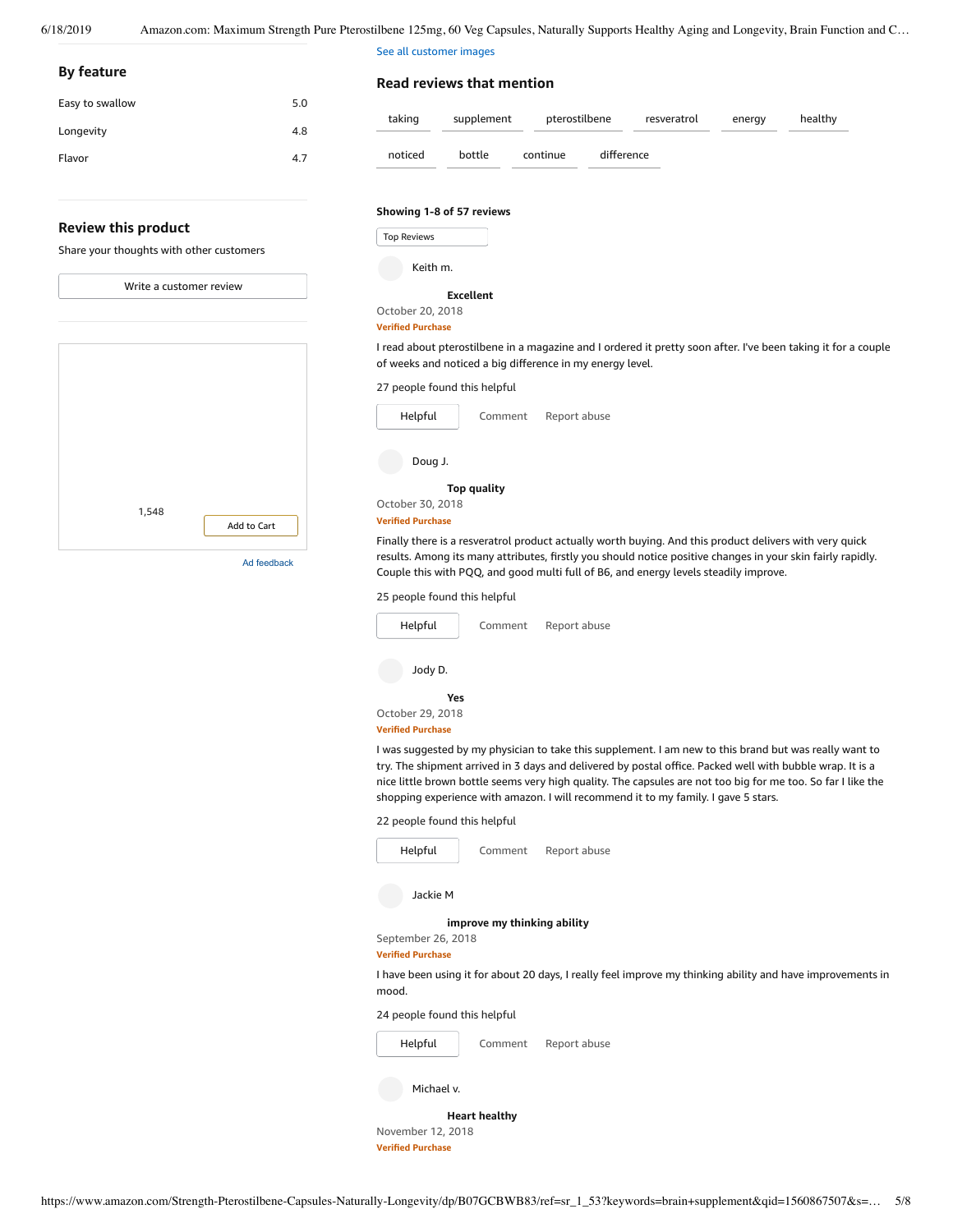Many heart doctors claim that this product is one of the most important heart items that one can take, so I am trying it out over the long haul. And I think it is good when taken with food.

|  |  |  |  | 22 people found this helpful |  |
|--|--|--|--|------------------------------|--|
|--|--|--|--|------------------------------|--|

| Helpful                                       | Comment            | Report abuse                                                                                                                                                                                                          |
|-----------------------------------------------|--------------------|-----------------------------------------------------------------------------------------------------------------------------------------------------------------------------------------------------------------------|
| Khad                                          |                    |                                                                                                                                                                                                                       |
| November 27, 2018<br><b>Verified Purchase</b> | <b>Feel better</b> |                                                                                                                                                                                                                       |
| than before.                                  |                    | This is a very helpful product. Pregnenolone make back to life, been taking it for months, I'm more<br>focused and I have more energy, I can't say it has changed my life for real. But I definitely feel much better |
| 20 people found this helpful                  |                    |                                                                                                                                                                                                                       |

| Helpful                  | Comment | Report abuse |  |  |  |
|--------------------------|---------|--------------|--|--|--|
| Melanie Burke            |         |              |  |  |  |
| Great                    |         |              |  |  |  |
| January 18, 2019         |         |              |  |  |  |
| <b>Verified Purchase</b> |         |              |  |  |  |

Pterostilbene is called the next generation of resveratrol. One of the best antioxidant, it is natural anf healthy. I keep taking it for several months and I love it under assumption it is 100% pure. It gives me more energy when I'm walking up hills.

8 people found this helpful

| Helpful | Comment | Report abuse |
|---------|---------|--------------|
|         |         |              |

Andrew

**I [recommended](https://www.amazon.com/gp/customer-reviews/R2QH8KF98PCAIT/ref=cm_cr_dp_d_rvw_ttl?ie=UTF8&ASIN=B07GCBWB83) it to my friends**

November 29, 2018

#### **Verified Purchase**

A very good product with great result, I recommended to my friends, they asked me what I take that I perform so great mentally, so I tokd them about this product. Thank you or making a different in my life.

6 people found this helpful



**See all 57 [reviews](https://www.amazon.com/Strength-Pterostilbene-Capsules-Naturally-Longevity/product-reviews/B07GCBWB83/ref=cm_cr_dp_d_show_all_btm?ie=UTF8&reviewerType=all_reviews)**

Write a [customer](https://www.amazon.com/review/create-review/ref=cm_cr_dp_d_wr_but_btm?ie=UTF8&channel=glance-detail&asin=B07GCBWB83) review

## Set up an Amazon Giveaway



Amazon Giveaway allows you to run promotional giveaways in order to create buzz, reward your audience, and attract new followers and customers. Learn more about Amazon [Giveaway](https://www.amazon.com/gp/giveaway/home?ref=aga_dp_lm)

**This item:** Maximum Strength Pure Pterostilbene 125mg, 60 Veg Capsules, Naturally Supports Healthy Aging and Longevity, Brain Function and Cardio Health, Non-GMO, Vegan Friendly and Made in USA

Set up a [giveaway](https://www.amazon.com/giveaway/host/setup/ref=aga_h_su_dp?_encoding=UTF8&asin=B07GCBWB83)

Customers who bought this item also bought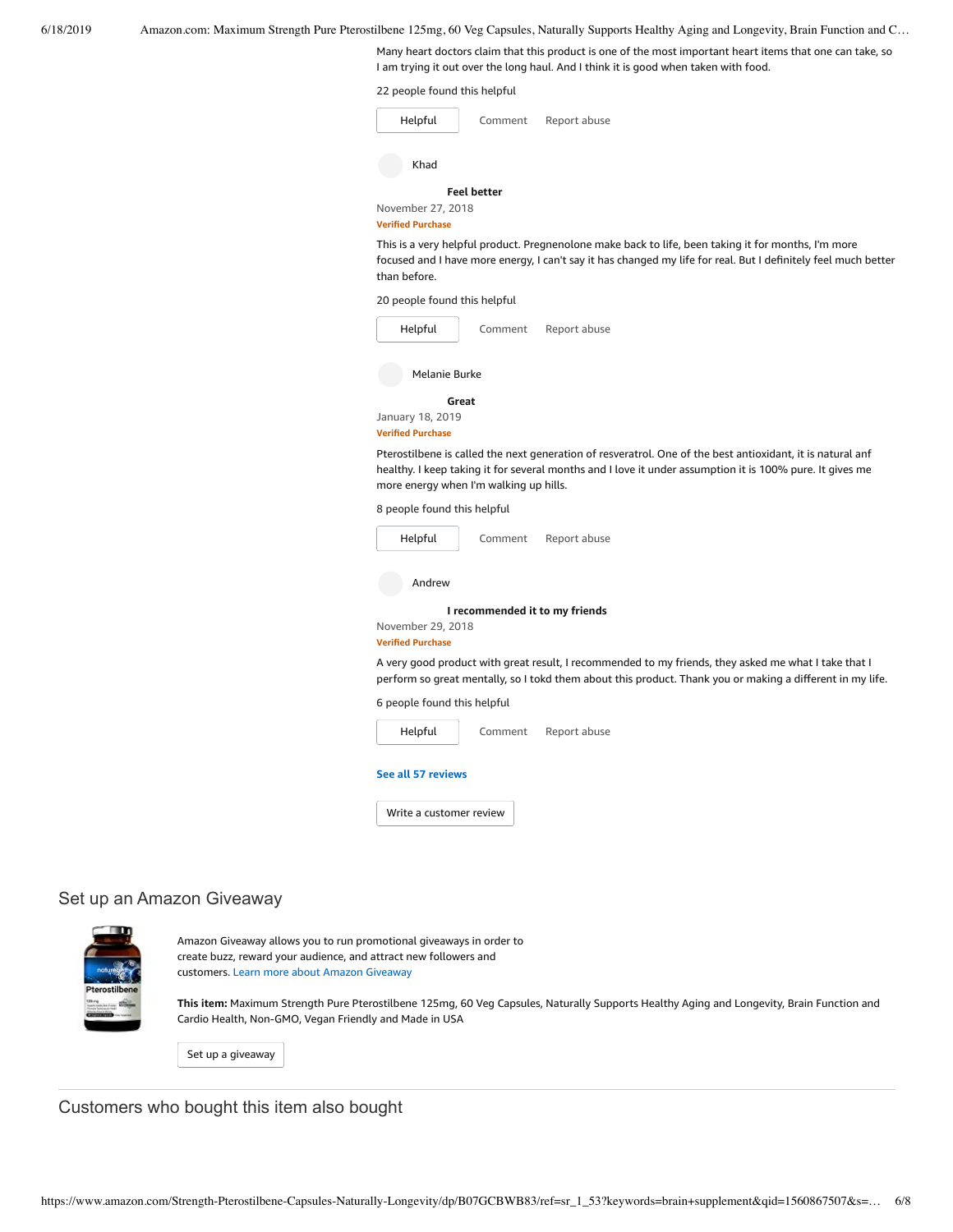

Premium [Huperzine](https://www.amazon.com/NatureBell-Huperzine-180-Softgels/dp/B07BKSH9GW/ref=pd_sim_121_1/143-6729050-3493109?_encoding=UTF8&pd_rd_i=B07BKSH9GW&pd_rd_r=2e87648b-91d4-11e9-a3bf-9515b83158d7&pd_rd_w=i1Z8r&pd_rd_wg=pSNWa&pf_rd_p=90485860-83e9-4fd9-b838-b28a9b7fda30&pf_rd_r=SFK2GMJ0Y3EMXASM3SB4&psc=1&refRID=SFK2GMJ0Y3EMXASM3SB4) A, 200mcg, 180 Tablets, Ultra Nootropics Supports Focus

**Pages with related products.** See and discover other items: healthy aging [supplements](https://www.amazon.com/slp/healthy-aging-supplements/decb8ytozkjj36k?_encoding=UTF8&ref_=fs_blw_d_clp_1)

Disclaimer: While we work to ensure that product information is correct, on occasion manufacturers may alter their ingredient lists. Actual product packaging and materials may contain more and/or different information than that shown on our Web site. We recommend that you do not solely rely on the information presented and that you always read labels, warnings, and directions<br>before using or consuming a prod advice given by a physician, pharmacist, or other licensed health-care professional. You should not use this information as self-diagnosis or for treating a health problem or disease. Contact your health-care provider immediately if you suspect that you have a medical problem. Information and statements regarding dietary supplements have not been evaluated by the Food and Drug Administration and are not intended to diagnose, treat, cure, or prevent any disease or health condition. Amazon.com assumes no liability for inaccuracies or misstatements about products.

### [Back to top](#page-0-0)

| <b>Get to Know Us</b>             | Make Money with Us           | <b>Amazon Payment Products</b>      | Let Us Help You                 |
|-----------------------------------|------------------------------|-------------------------------------|---------------------------------|
| Careers                           | Sell on Amazon               | Amazon Rewards Visa Signature Cards | Your Account                    |
| Blog                              | Sell Under Private Brands    | Amazon.com Store Card               | Your Orders                     |
| About Amazon                      | Sell on Amazon Handmade      | Amazon Business Card                | Shipping Rates & Policies       |
| Press Center                      | Sell Your Services on Amazon | Amazon.com Corporate Credit Line    | Amazon Prime                    |
| <b>Investor Relations</b>         | Sell on Amazon Business      | Shop with Points                    | Returns & Replacements          |
| <b>Amazon Devices</b>             | Sell Your Apps on Amazon     | Credit Card Marketplace             | Manage Your Content and Devices |
| Tour an Amazon Fulfillment Center | Become an Affiliate          | Reload Your Balance                 | Amazon Assistant                |
|                                   | Advertise Your Products      | Amazon Currency Converter           | Help                            |
|                                   | Self-Publish with Us         |                                     |                                 |
|                                   |                              |                                     |                                 |

| Amazon Music<br>Stream millions<br>of songs | Amazon Advertising<br>Find, attract, and<br>engage customers | Amazon Drive<br>Cloud storage<br>from Amazon         |
|---------------------------------------------|--------------------------------------------------------------|------------------------------------------------------|
| Sell on Amazon<br>Start a Selling Account   | Amazon Business<br>Everything For<br>Your Business           | AmazonFresh<br>Groceries & More<br>Right To Your Doc |

Fashion

Amazon Photos [Unlimited Photo Storage](https://www.amazon.com/STRING-subnav-prime-photos/b?ie=UTF8&node=13234696011&ref_=gno_p_foot) Free With Prime

[Amazon Restaurants](https://primenow.amazon.com/restaurants?ref_=amzrst_nav_footer) Food delivery from local restaurants

DPReview Digital [Photography](https://www.dpreview.com/)

Prime Now FREE 2-hour Delivery on Everyday Items

[Amazon Web Services](https://aws.amazon.com/what-is-cloud-computing/?sc_channel=EL&sc_campaign=amazonfooter) Scalable Cloud Computing Services

East Dane [Designer Men's](https://www.eastdane.com/welcome) Fabric [Sewing, Quilting](https://www.fabric.com/) & Knitting

> [Prime Video Direct](https://videodirect.amazon.com/home/landing) Video Distribution Made Easy

[Right To Your Door](https://www.amazon.com/AmazonFresh/b?ie=UTF8&node=10329849011&ref_=footer_aff_fresh)

Listen to Books & Original Audio Performances

[Audible](https://www.audible.com/)

**›** [See More](https://www.amazon.com/b/?_encoding=UTF8&ld=AZUSSOA-seemore&node=18190131011&ref_=footer_seemore)

Shopbop Designer [Fashion Brands](https://www.shopbop.com/welcome)

Goodreads Book reviews [& recommendations](https://www.goodreads.com/)

6pm Score deals [on fashion brands](https://www.6pm.com/)

[AmazonGlobal](https://www.amazon.com/International-Shipping-Direct/b?ie=UTF8&node=230659011&ref_=footer_amazonglobal) Ship Orders **Internationally** 

[Book Depository](https://www.bookdepository.com/) Books With Free Delivery Worldwide AbeBooks Books, art [& collectibles](https://www.abebooks.com/)

[English](https://www.amazon.com/gp/customer-preferences/select-language/ref=footer_lang?ie=UTF8&preferencesReturnUrl=%2FStrength-Pterostilbene-Capsules-Naturally-Longevity%2Fdp%2FB07GCBWB83%2Fref%3Dsr_1_53%3Fkeywords%3Dbrain%2Bsupplement%26qid%3D1560867507%26s%3Dgateway%26sr%3D8-53) | [United States](https://www.amazon.com/gp/navigation-country/select-country/ref=?ie=UTF8&preferencesReturnUrl=%2FStrength-Pterostilbene-Capsules-Naturally-Longevity%2Fdp%2FB07GCBWB83%2Fref%3Dsr_1_53%3Fkeywords%3Dbrain%2Bsupplement%26qid%3D1560867507%26s%3Dgateway%26sr%3D8-53)

Home Services Handpicked Pros [Happiness Guarantee](https://www.amazon.com/services?_encoding=UTF8&ref_=footer_services)

[Box Office Mojo](https://www.boxofficemojo.com/?ref_=amzn_nav_ftr) Find Movie Box Office Data

IMDb Movies, TV [& Celebrities](https://www.imdb.com/)

[Amazon Warehouse](https://www.amazon.com/Warehouse-Deals/b?ie=UTF8&node=10158976011&ref_=footer_wrhsdls)

Great Deals on Quality Used Products ACX [Audiobook Publishing](https://www.acx.com/) Made Easy

[Amazon Inspire](https://www.amazoninspire.com/?ref=amazon_footer) Digital Educational Resources

[Whole Foods Market](https://www.wholefoodsmarket.com/) America's Healthiest Grocery Store

[ComiXology](https://www.comixology.com/) Thousands of Digital Comics

IMDbPro [Get Info Entertainment](https://pro.imdb.com/?ref_=amzn_nav_ftr) Professionals Need

Ad feedback

Alexa [Actionable Analytics](https://www.alexa.com/) for the Web

[Amazon Rapids](https://rapids.amazon.com/?ref=rapids_acq_gatewayfooter) Fun stories for kids on the go

**CreateSpace** [Indie Print Publishing](https://www.createspace.com/) Made Easy

[Kindle Direct Publishing](https://kdp.amazon.com/) Indie Digital Publishing Made Easy

Woot! Deals and [Shenanigans](https://www.woot.com/)

https://www.amazon.com/Strength-Pterostilbene-Capsules-Naturally-Longevity/dp/B07GCBWB83/ref=sr\_1\_53?keywords=brain+supplement&qid=1560867507&s=… 7/8